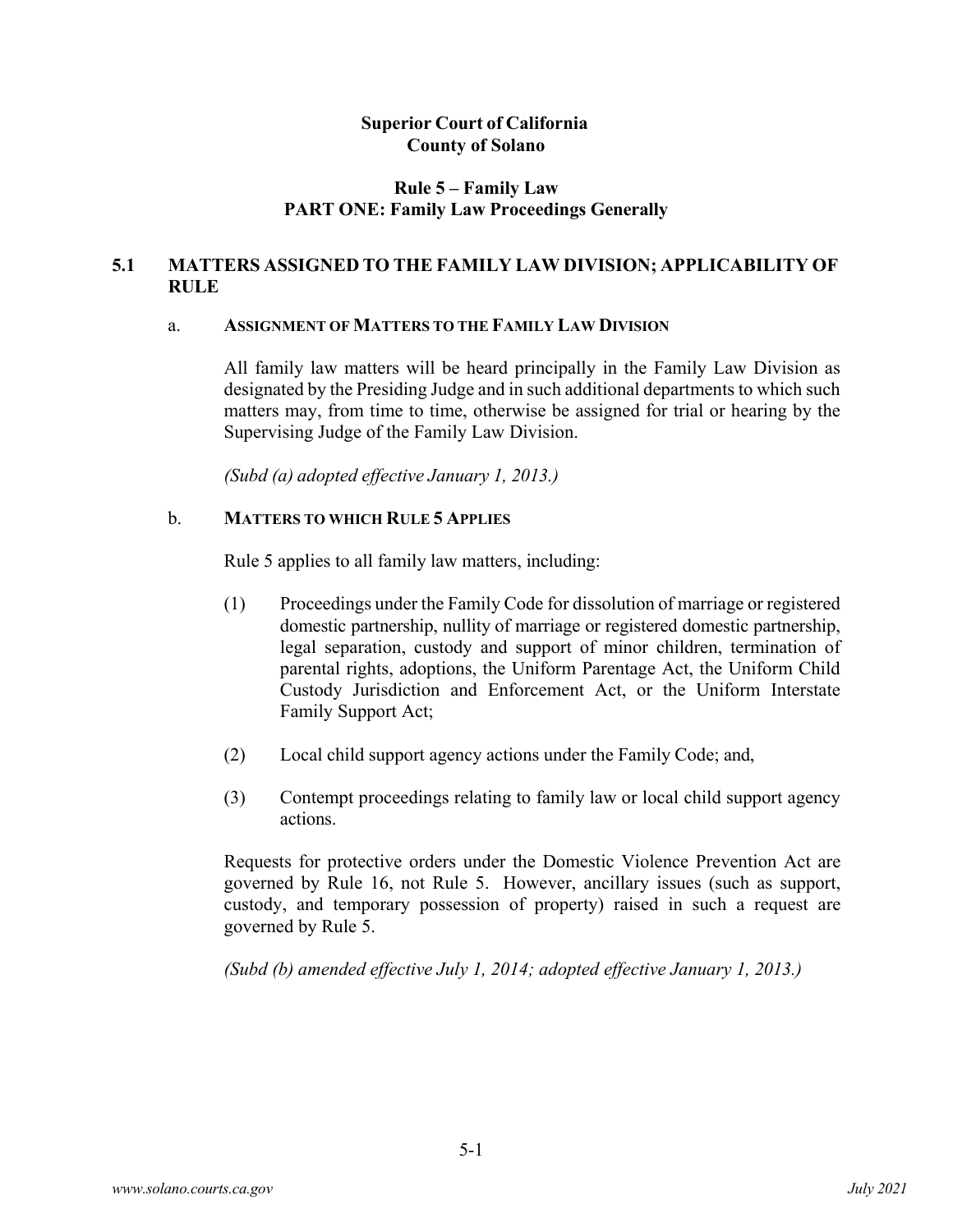## **Rule 5 – Family Law PART ONE: Family Law Proceedings Generally**

### c. **APPLICABILITY OF RULES TO PARTIES AND COUNSEL**

Unless otherwise prohibited by law, Rule 5 applies to the parties, to the attorneys of represented parties, and to minor's counsel. References to a party's counsel or attorney includes a self-represented party.

*(Subd (c) adopted effective January 1, 2013.)*

*(Rule 5.1 amended effective July 1, 2014; adopted effective January 1, 2013.)*

### **5.2 DIRECT CALENDARING**

### a. **ASSIGNMENT OF MATTER TO JUDICIAL OFFICER**

When a family law case is filed, or received and filed as a transfer from another jurisdiction, the Clerk of the Court shall assign the case to one judicial officer for all purposes, as directed by and subject to the approval of the supervising judge of the Family Law Division. The assignment shall be designed to fairly distribute the workload among the judicial officers of the Family Law Division and best serve the court.

*(Subd (a) adopted effective January 1, 2013.)*

### b. **NOTIFICATION OF ASSIGNED JUDICIAL OFFICER**

The Clerk of the Court shall notify the parties of the initial assignment of the case to a judicial officer at the time the petitioner's initial pleading is filed.

*(Subd (b) adopted effective January 1, 2013.)*

#### c. **NOTIFICATION OF REASSIGNMENT**

Cases may be reassigned from time to time. Reassignments may be done on the record at a hearing or by written notification from the court.

*(Subd (c) adopted effective January 1, 2013.)* 

*(Rule 5.2 adopted effective January 1, 2013.)*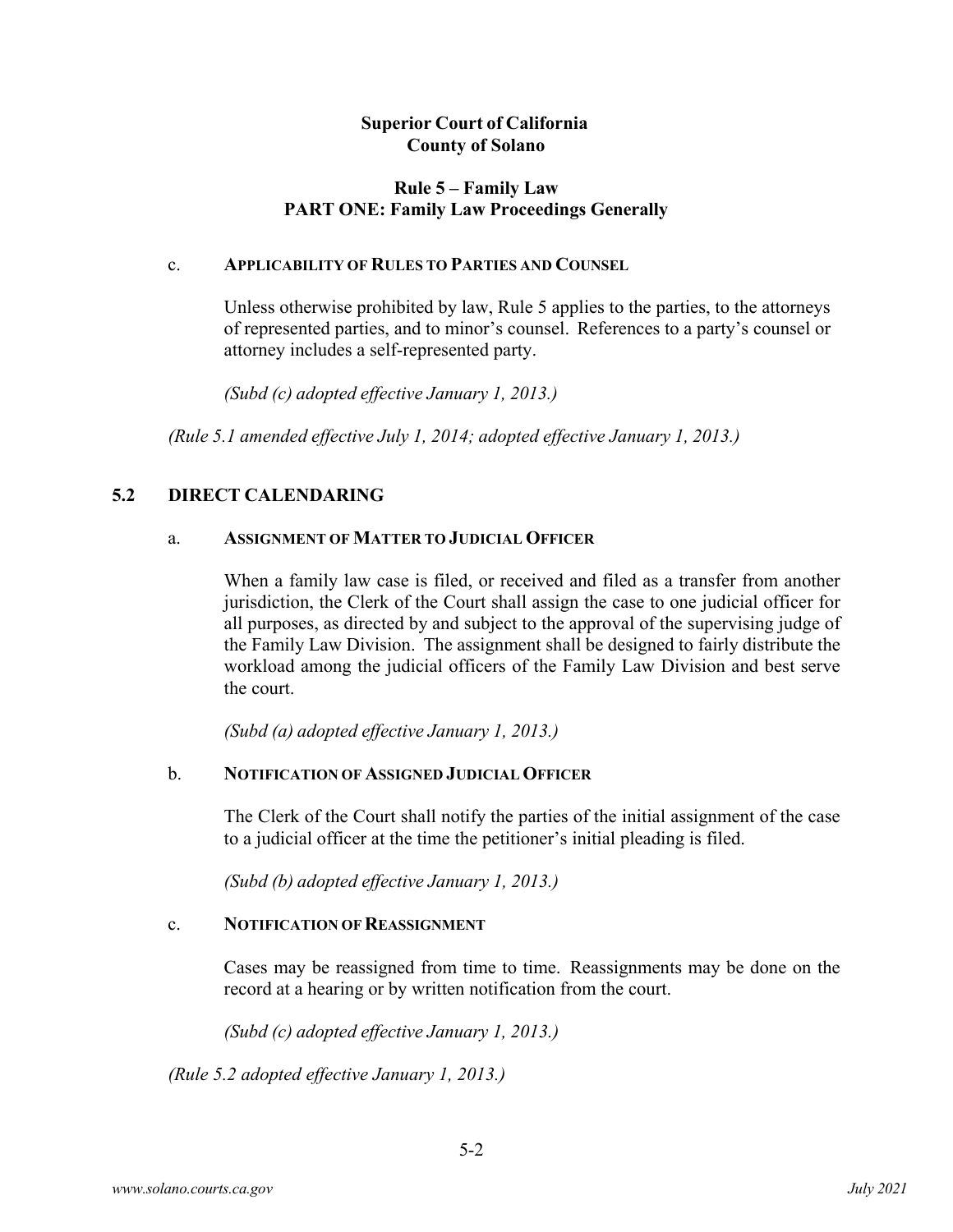# **Rule 5 – Family Law PART ONE: Family Law Proceedings Generally**

### **5.3 PREPARATION AND FILING OF FORMS AND PLEADINGS**

### a. **USE OF SOLANO COUNTY COURT CASE NUMBER**

The case number shall have the following format on all pleadings and forms filed with the court:

| (1) | SF012345:  | All family law cases filed prior to December 8, 1999<br>(excepting adoptions and Uniform Parentage Act cases).                                                                       |
|-----|------------|--------------------------------------------------------------------------------------------------------------------------------------------------------------------------------------|
| (2) | FFL012345: | All family law cases filed on or after December 8, 1999<br>or whose case number is equal to or higher than<br>FFL050994 (excepting adoptions<br>and Uniform<br>Parentage Act cases). |
| (3) | SA001234:  | All adoption cases filed prior to December 8, 1999.                                                                                                                                  |
| (4) | FAD001234: | All adoption cases filed on or after December 8, 1999, or<br>whose case number is equal to or higher than<br>FAD005778.                                                              |
| (5) | SL012345:  | All Uniform Parentage Act cases filed prior to December<br>8, 1999, including cases with case numbers formatted as<br>"L012345".                                                     |
| (6) | FCS012345: | All Uniform Parentage Act cases filed between<br>December 8, 1999, and September 30, 2002.                                                                                           |
| (7) | FFL012345: | All Uniform Parentage Act cases filed on or after<br>October 1, 2002, or whose case number is equal to or<br>higher than FFL069339.                                                  |

*(Subd (a) adopted effective January 1, 2013.)*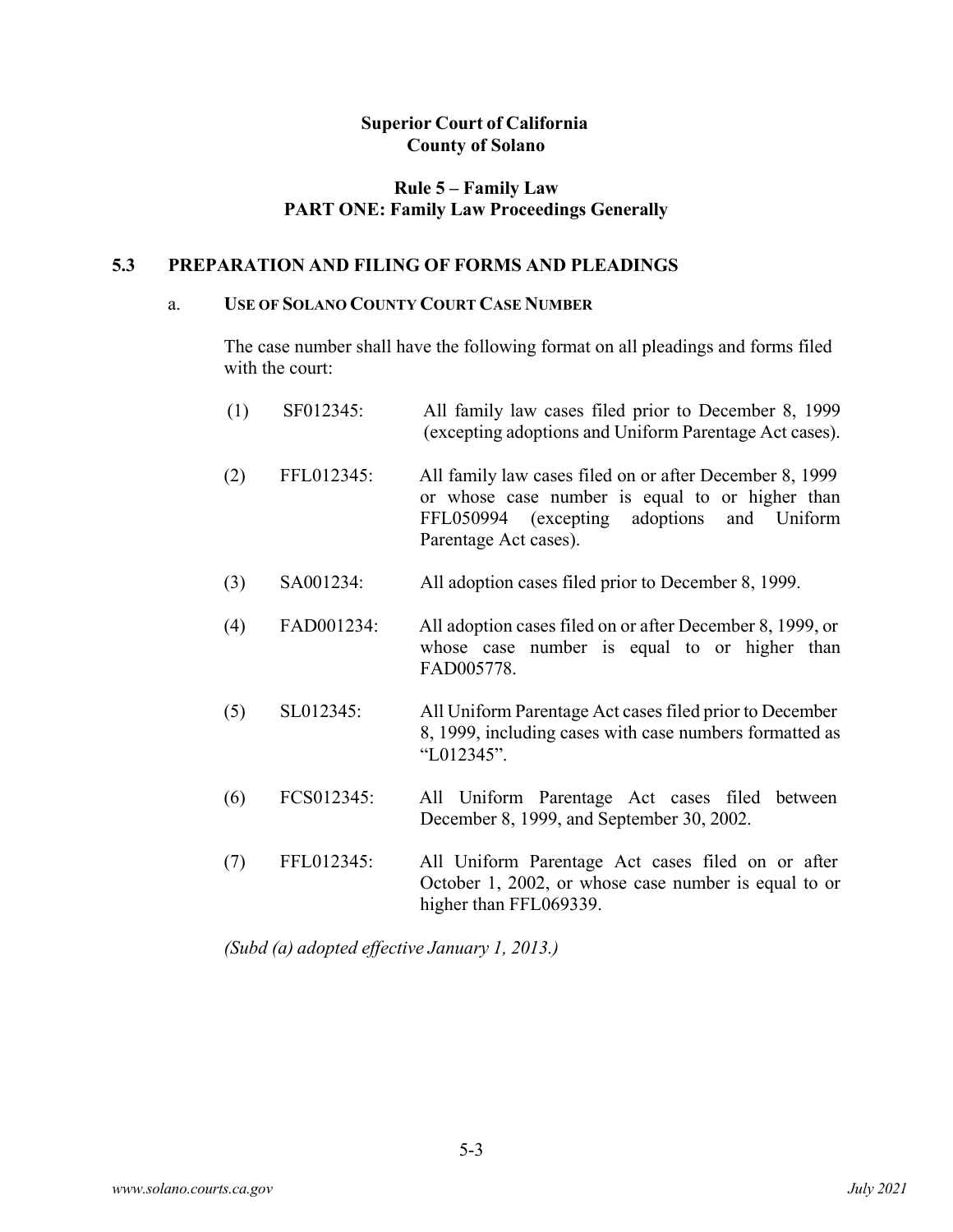## **Rule 5 – Family Law PART ONE: Family Law Proceedings Generally**

### b. **APPLICATIONS FOR ORDERS FOR PUBLICATION OF SUMMONS**

A petitioner seeking an order for publication of summons pursuant to Code of Civil Procedure section 415.50 may submit the request on either a local form made available for that purpose or in a pleading that contains the same substantive information required on the form.

*(Subd (b) adopted effective January 1, 2013.)*

### c. **FORMS AND DOCUMENTS TO BE INCLUDED WITH MOVING PAPERS**

In addition to any forms required by the California Rules of Court, any *Request for Order* or other moving papers served on the other party shall include a copy of the court's local form *Meet and Confer Orders*.

A party seeking to modify a prior order or judgment shall attach a copy of the prior order or **pertinent** part of the prior judgment to his or her *Request for Order*. **A copy of the entire judgment need not be attached to the** *Request for Order***.** If the *Findings and Order After Hearing* has not been filed, a copy of the minute order shall be attached instead.

A party filing an *Order to Show Cause and Affidavit for Contempt* (Judicial Council form FL-410) shall attach a copy of each order allegedly violated.

*(Subd (c) adopted effective January 1, 2013.)*

### d. **FILING OF NOTICES OF UNAVAILABILITY**

The court shall not accept for filing a "Notice of Unavailability of Counsel" or other document or pleading whose sole purpose is to advise the court and/or other parties of an attorney's or party's unavailability. (*Carl v. Superior Court of Orange County* (2007) 157 Cal.App.4th 73.)

*(Subd (d) adopted effective January 1, 2013.)*

*(Rule 5.3 adopted effective January 1, 2013.)*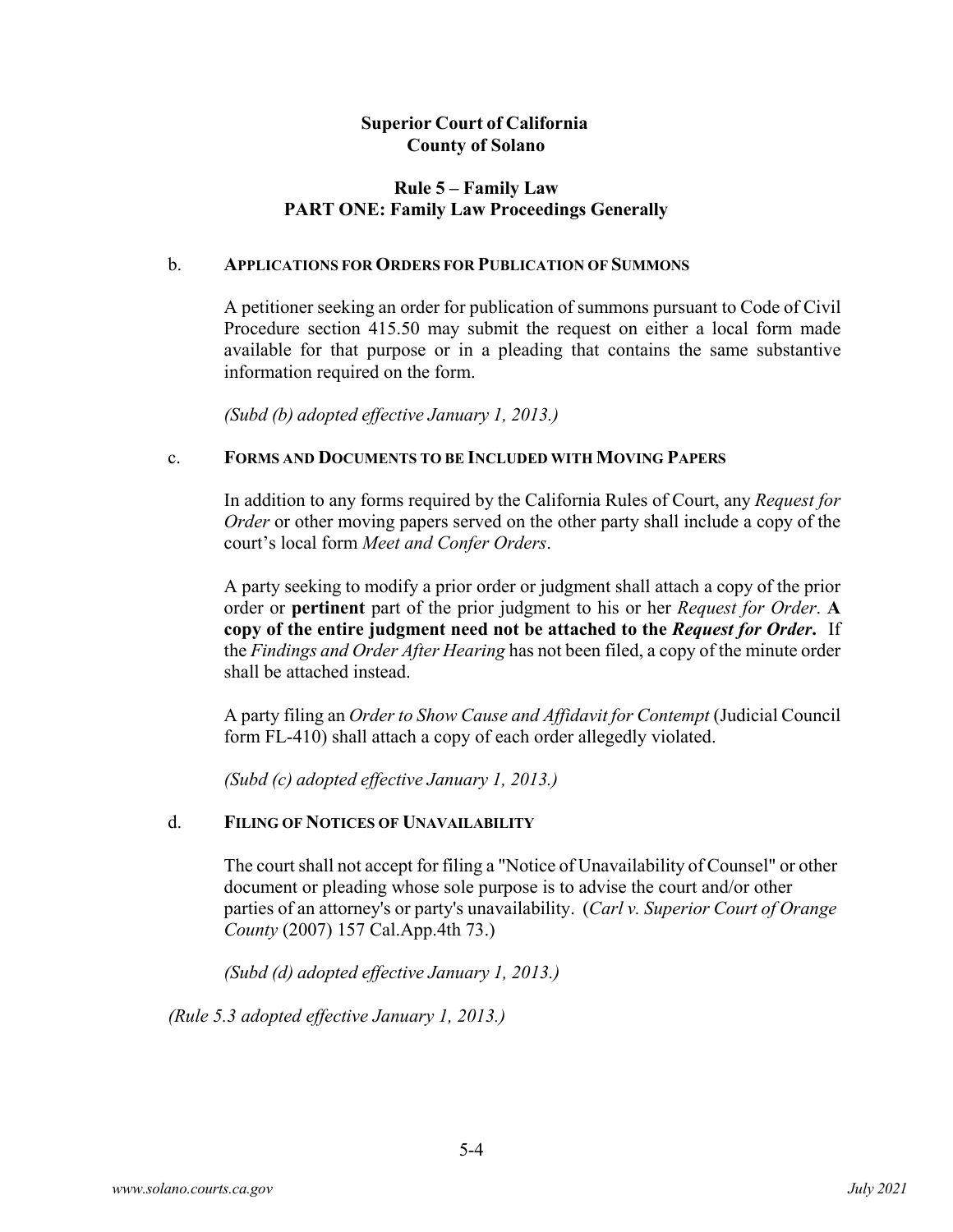# **Rule 5 – Family Law PART ONE: Family Law Proceedings Generally**

# **5.4 APPLICATIONS FOR EMERGENCY ORDERS (EX PARTE ORDERS)**

### a. **APPLICABILITY**

All parties shall comply with the provisions in Chapter 7 of Division 1 of Title 5 of the California Rules of Court and with these local rules.

(*Subd (a) amended effective July 1, 2014; adopted effective January 1, 2013.*)

### b. **GENERAL STATEMENT REGARDING EMERGENCYORDERS**

Applications for emergency orders are appropriate only if needed to prevent an immediate danger or irreparable harm to a party or to the children involved in the matter, prevent immediate loss or damage to property subject to disposition in the case, shorten time for hearing or service, or continue a hearing or trial.

*(Subd (b) adopted effective July 1, 2014; previous subd (b) relettered as subd (c) effective January 1, 2014.)*

# c. **PROCEDURES FOR REQUESTING EMERGENCY ORDERS**

All parties shall comply with the following procedures:

- (1) Requests for emergency orders will be considered every court day at specific times set by each department. Those times will be available on the court's website at [www.solano.courts.ca.gov](http://www.solano.courts.ca.gov/) or by telephoning the individual department.
- (1) The original *Request for Order* plus two copies and any other documents required by statute or California Rules of Court plus two copies of each document shall be submitted through the Family Law Division's clerk's office. Unless the moving party has a valid fee waiver order on file or submits a fee waiver concurrently with the *Request for Order*, the moving party is required to pay all the applicable fees set by law at the time the *Request for Order* is submitted to the Family Law Division's clerk's office.
- (2) The emergency order hearing will be set on a date two court days after the documents are submitted to the Family Law Division's clerk's office. For submissions after received by 3:00 p.m., the emergency order hearing will be set on a date two court days after the documents are submitted to the Family Law Division's clerk's office. For submissions after 3:00 p.m., the